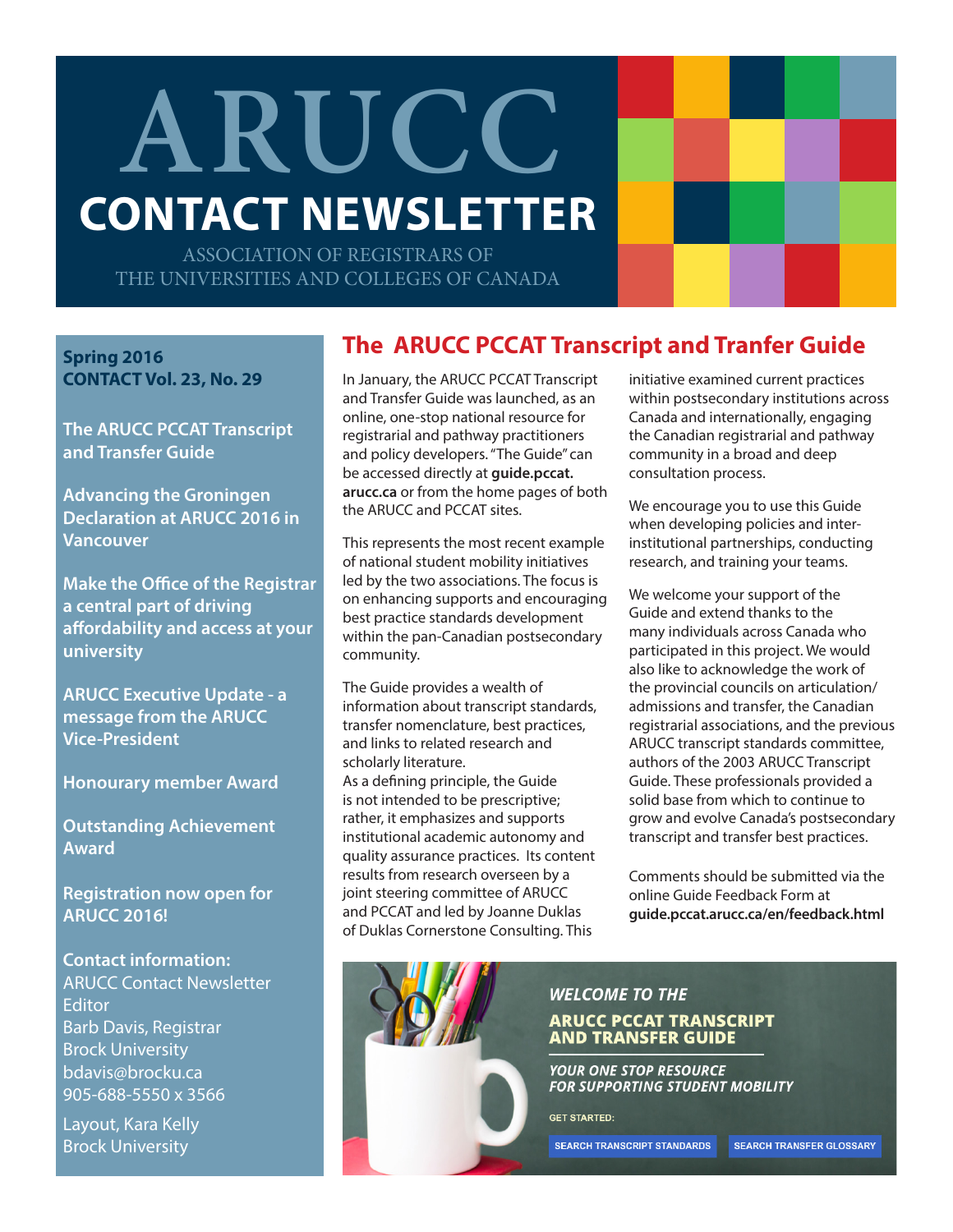# **Advancing the Groningen Declaration at ARUCC 2016 in Vancouver**



Groningen Declaration in partnership with

 The ARUCC Groningen and Student Mobility Task Force the Pan-Canadian Consortium on

Admissions and Transfer (PCCAT) and CanPESC is entering a national consultation phase intended to illicit expert insight regarding the current state of readiness and interest in exploring a national data network concept.

The ultimate goal will be to realize the full spirit of the international Groningen Declaration Network and contribute to pan-Canadian student mobility through advancing next generation practices in data exchange. To that end, participate in the national consultation survey developed by the ARUCC Task Force and contribute to creating a business case [consultation document which will be distributed at the ARUCC](http://www.arucc.ca/en/conference/2016-conference.html) / PCCAT June biennial conference.

The survey will be open to receive responses through the month of April. Distribution via the ARUCC listserv will ensure registrars are at the forefront of leading institutional responses to this initiative. Please be sure to collaborate on your institution's submission with your CIO, academic leadership, and other relevant areas as one response is being sought per organization to ensure a clear understanding of the findings.

We are also seeking input from allied organizations such as BCcampus, the Ontario Universities' Application Centre, the Ontario College Application Services, Apply Alberta, the provincial councils on admissions/articulation and transfer, Universities Canada, Colleges and Institutes Canada, and

others. More details on the survey will be available in the launch notice email.

 The ARUCC Biennial Conference will provide a number of opportunities to further your knowledge and engagement with these initiatives. In addition to offering a "Groningen Declaration 101" session (for ARUCC members who may want more background on the initiative), there will be updates to membership through the Biennial General Meeting (currently scheduled for Tuesday June 21). The discussions will focus on next steps based upon the survey findings and gauging interest from individual institutions for a more formal feasibility assessment of how Canadian institutions can share student data electronically across provincial and national borders.

ARUCC's efforts are part of a global movement to promote the electronic exchange of student data. The Groningen Declaration homepage provides a good overview of some of these initiatives. Examples include the Digital Student Data Task Force, a project from Universities Australia, presenting a formal Request for Proposal to undertake a feasibility assessment and develop a sector-wide solution for digital student data portability and qualification security. The project could serve as a preview of a route Canada might take to achieve the same ends. In other parts of the world, CHESICC (the China Higher Education Student Information and Career Center) is running pilots to provide student data directly to the London School of Economics (in collaboration with Digitary) and Stanford University (in collaboration with CollegeNET). And in Europe, the Erasmus without Paper Consortium will start a project setting up a European-wide electronic network enabling post-secondary institutions to exchange student data directly from their student databases, especially for exchange students.

## **ARUCC Executive Update – a message from the ARUCC Vice-President** *Barb Davis*

In January, I made a decision to take early retirement at the end of June 2016. One of the most difficult parts of this decision was that I would be unable to fulfill my commitment to be the incoming President of ARUCC, something I was looking forward to taking on. My thanks to our Executive members – especially our current leader, Andrew –for their support and collegiality these last six years.

After a 32+ year career in higher education, my parting words of advice to those who may be newer to our registrarial world would be to **GET INVOLVED!** Being part of the larger professional group, provincially and nationally, has been one of the most rewarding parts of my career.

#### **What are the benefits of getting involved?**

- Gaining a better understanding of the "bigger picture" both an appreciation for what makes Canadian PSE institutions similar (the challenges and opportunities we all face) and an ability to embrace the things that make our own institutions different or unique.
- Building a network of invaluable contacts, resources, mentors and yes, most certainly friends.
- Giving back to your profession, by sharing your time, commitment and experience.

So, **GET INVOLVED!** Volunteer for working groups, standing committees, your provincial association executive, ARUCC, share your research/projects, give presentations at conferences – be present in your profession. You have a lot to contribute.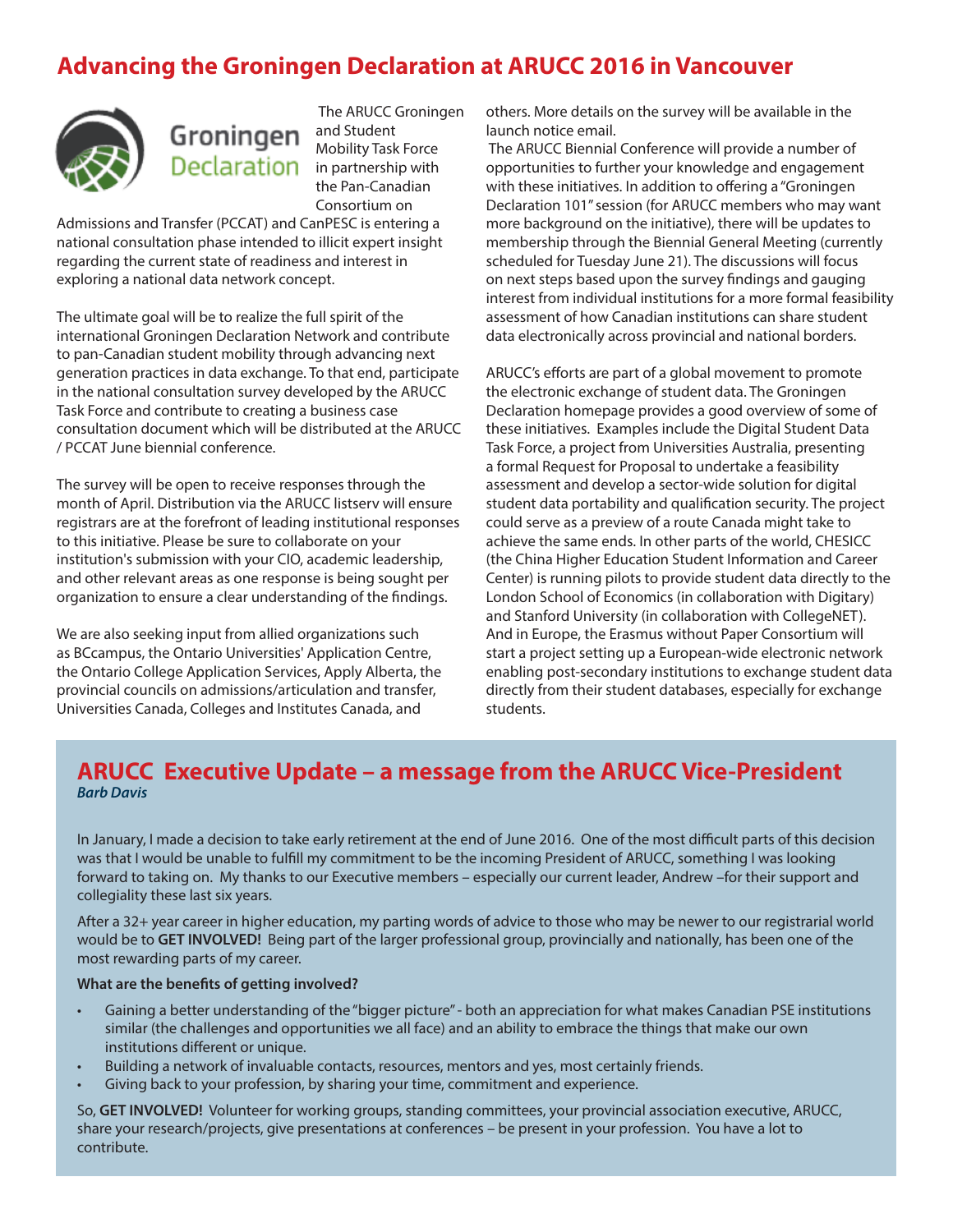# **Make the Office of the Registrar a central part of driving affordability and**

## **access at your university** *sponsored*

Most educators agree that students who don't have access to required course materials on the first day of class are at a disadvantage and research has shown a positive correlation between access to course materials and completion rates and grades. And yet, 25% of first-year students and 33% of seniors report forgoing the purchase of required academic course materials. [1] This can have serious consequences for students' academic performance. In a survey of more than 22,000 college students, respondents reported that the cost of textbooks impacted their decision making and performance in courses: [2]

- 49% took fewer courses
- 45% opted not to register for a course
- 27% dropped, withdrew from, and/or failed a course

To combat these challenges, many institutions are working with Pearson to put innovative digital delivery models in place that improve affordability and access to the materials students need from the very first day of class. The office of the registrar is often seen as the steward of technical systems and can play a critical role given its unique position at the centre of the university's educational administration. Working together with institution and campus store leadership, the bursar, and faculty, the registrar can help level the playing field for all students by providing digital, day-one access to required course materials to every student at a more affordable price.

We invite you to access an on-demand recording of our recent webinar, *Going Digital: Driving Access and Affordability in the 21st Century Campus Store*. You will hear from David Kent, Director of VolShop at the University of Tennessee, Knoxville, and Jason Lorgan, Director of Stores at the University of California, Davis, as they share step-by-step how they collaborated with Pearson and their institutional partners, including the registrar and bursar, to successfully transition to digital delivery of course materials.

#### To access the recording, visit **[pearsoned.com/going-digital](http://pearsoned.com/going-digital)**

*[1] National Survey of Student Engagement. (2012). Promoting Student Learning and Institutional Improvement:*

*Lessons from NSSE at 13. Bloomington, IN: Indiana University Center for Postsecondary Research.*

*[2] Florida Virtual Campus. (2012). 2012 Florida Student Textbook Survey. Tallahassee, FL. http://www.openaccesstextbooks.org/%5Cpdf%5C2012\_Florida\_Student\_ Textbook\_Survey.pdf*



# **Honorary Membership Award**

Through its Honorary Membership Award ARUCC recognizes individuals for their significant contribution to the Association. ARUCC encourages you to nominate for Honorary Membership, individuals, no longer eligible to be Regular Members who have demonstrated significant contributions to the Association during their career. Contributions may include service as a member and/or officer of the Executive Committee; active participation in planning or presentations at ARUCC conferences; service as a member on an Association task force; active participation in regional association affairs. The person nominated would no longer be a Regular Member at the time of nomination.

Please forward any nominations to Andrew Arida at **andrew. arida@ubc.ca** by May 15, 2016.

# **Outstanding Achievement Award**

One of the stated objectives of ARUCC is the recognition of achievement by its members. ARUCC encourages you to nominate for this award current members who are making significant contributions to the registrarial profession, to the work of a regional or the national association, to their own institution, and/or to the improvement of service to students. The person nominated must be currently working in the Profession.

Please forward any nominations to Andrew Arida at **andrew. arida@ubc.ca** by May 15, 2016.